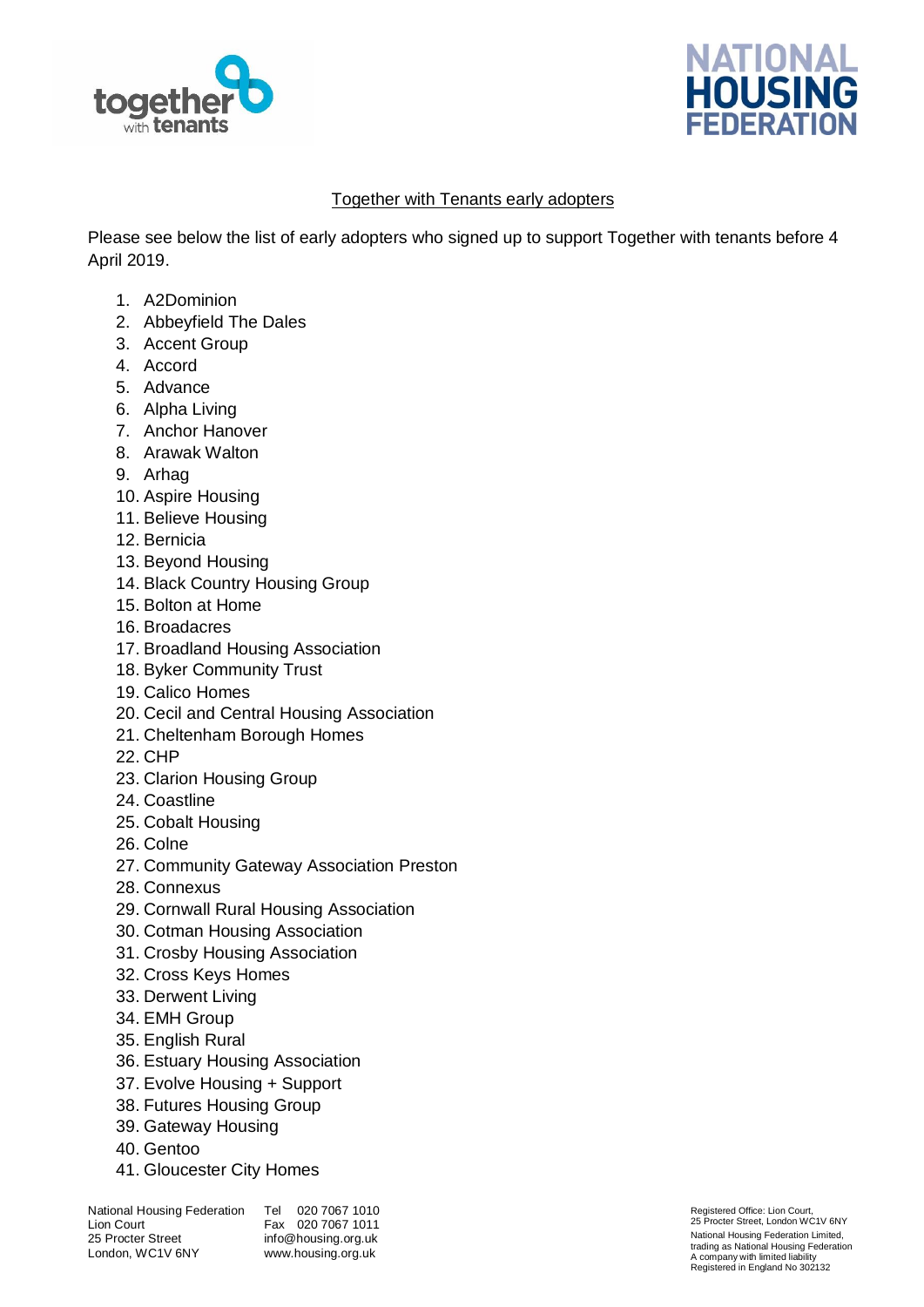



- 42. Great Places Housing Group
- 43. Greenfields Community Housing
- 44. GreenSquare Group
- 45. Guinness Partnership
- 46. Hastoe
- 47. Havebury Housing Partnership
- 48. Home Group
- 49. Incommunities
- 50. Irwell Valley Housing
- 51. Islington and Shoreditch Housing Association
- 52. Jigsaw Housing Group
- 53. Johnnie Johnson Housing
- 54. Lincolnshire Housing Partnership
- 55. LiveWest
- 56. Livin
- 57. Local Space
- 58. London & Quadrant
- 59. Luminus Group
- 60. Magenta Living
- 61. Manningham Housing
- 62. Metropolitan Housing Trust
- 63. Metropolitan Thames Valley
- 64. MSV Housing
- 65. Muir Group Housing Association
- 66. Network Homes
- 67. North Star
- 68. Ocean Housing Group
- 69. Octavia
- 70. One Housing
- 71. One Manchester
- 72. Ongo
- 73. Onward
- 74. Optivo
- 75. Orbit
- 76. Origin Housing
- 77. Orwell
- 78. Papworth Trust
- 79. Paradigm Housing
- 80. Peabody
- 81. Peter Bedford Housing Association
- 82. PHA Homes
- 83. Phoenix Community Housing
- 84. Places for People
- 85. Plymouth Community Homes
- 86. Poplar Harca
- 87. Radian
- 88. Raven Housing Trust
- 89. Reside Housing
- 90. Radcliffe HA